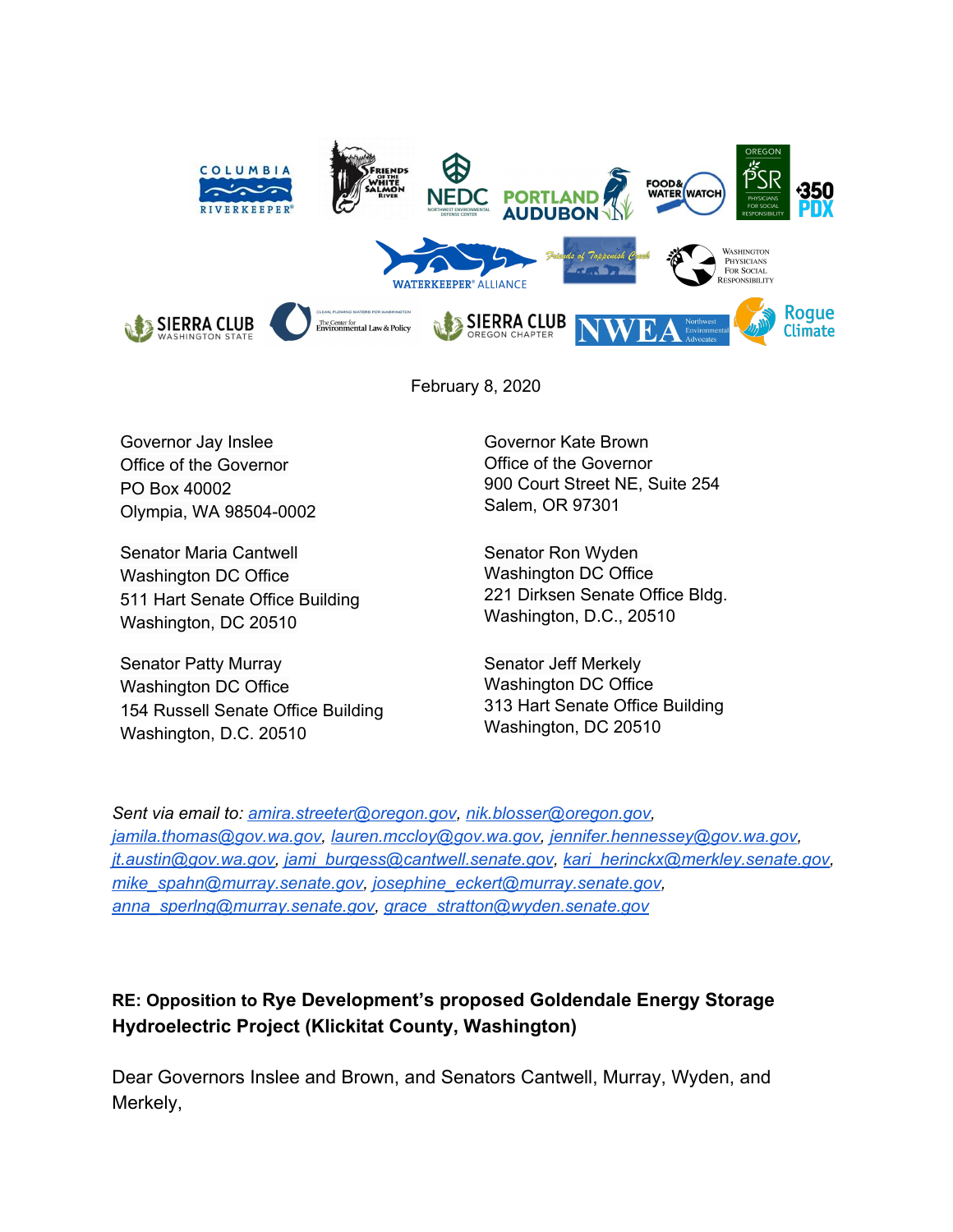As elected officials committed to combating the climate crisis, we urge you to stand in solidarity with sovereign Tribal Nations and oppose an alleged "green energy" development that will sacrifice irreplaceable tribal cultural and religious resources for an uncertain benefit to our climate. Rye Development, LLC wants to build the largest pumped storage development in the Northwest: the Goldendale Energy Storage Hydroelectric Project in Klickitat County, Washington, near the John Day Dam. Columbia Riverkeeper, Washington and Oregon Chapters of the Sierra Club, Friends of the White Salmon, Audubon Society of Portland, Washington and Oregon Physicians for Social Responsibility, Center for Environmental Law & Policy, Food and Water Watch, Northwest Environmental Defense Center, Friends of the Toppenish Creek, Northwest Environmental Advocates, Rogue Climate, 350PDX, and Waterkeeper Alliance respectfully request that you oppose this project and conduct robust government-to-government consultation with Tribal Nations, including the Confederated Tribes and Bands of the Yakama Nation (Yakama Nation), the Confederated Tribes of the Umatilla Indian Reservation (CTUIR), the Nez Perce Tribe, and the Confederated Tribes of Warm Springs (Warm Springs).

 This development will obliterate irreplaceable tribal cultural resources, "including archeological, ceremonial, burial, petroglyph, monumental and ancestral use sites."1 According to Yakama Nation's archaeological resource survey, completed in 2019, the development would directly interfere with multiple culturally significant sites to the Yakama Nation and other cultural property. In explaining the Yakama Nation's opposition at a Washington State Senate hearing earlier this year, a representative from the Nation said:

> As you're aware, the Columbia River was dammed over the last century. In doing so, that impacted many of our rights, interests and resources. All of these things have been impacted: our fish sites, our villages, our burial sites up and down the river. This is another example of energy development, development in the West, that comes at a cost to the Yakama Nation.<sup>2</sup>

Rye Development has worked hard to muddle public opinion on the Yakama Nation's position on this project and the Tribe, in comment letters to FERC, has gone as

<sup>1</sup> Letter from Yakama Nation to Erik Steimle (Feb. 14, 2018), *In* FERC Docket No. 14861

<sup>2</sup> Courtney Flatt, OPB, *Northwest Clean-Energy Advocates Eye Pumped Hydro to Fill Gaps, with Tribes Noting Concerns* (July 27 2020)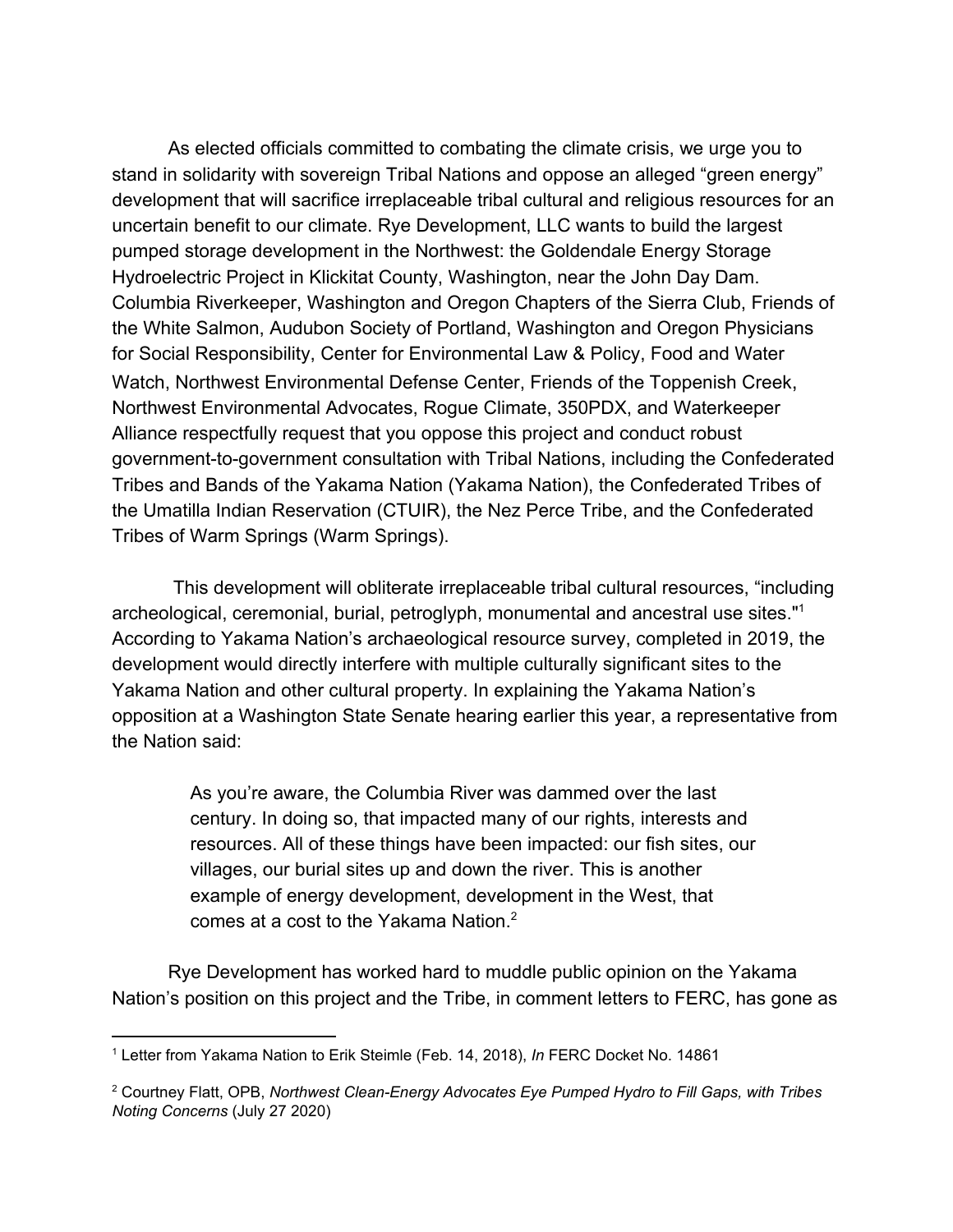far as to say that the developer is not operating in good faith.<sup>3</sup> The Confederated Tribes of the Umatilla Indian Reservation (CTUIR) has also weighed in on the development. While most letters submitted by CTUIR have been filed confidentially to protect tribal cultural resources, the Tribe has publicly said that "the proposed undertaking is within a historic property of cultural and religious significance," and are poised to conduct their own cultural resources survey of the area. On October 16, 2020, the Nez Perce Tribe requested that Rye conduct an ethnographic study to identify any Nez Perce-specific resources in the Project area that could be affected by construction of the project, stating that because the Tribe did not know about the development they did not have the opportunity to submit study requests to determine detrimental impacts to their Tribe. On October 29, 2020, FERC directed Rye to conduct that survey. Our organizations <sup>4</sup> urge you to oppose this development because of the unavoidable and detrimental impacts to tribal cultural and religious resources.

Additionally, wildlife experts from state and federal agencies have also weighed in, raising serious concerns about the development's impacts to wildlife, including golden and bald eagles, and water quality.

Furthermore, due to a combination of rising construction costs and decreasing open-market energy prices, the development cannot provide renewable energy integration and replacement capacity to support regional clean energy goals affordably and reliably. Washington's ongoing deep decarbonization analysis has not identified this project as needed to meet the state's regional clean energy goals. In turn, irreplaceable tribal cultural resources will be lost with no benefit to our climate. Rye Development's claims, trumpeting this development as "green energy" are dubious at best.

In summary, we urge you to oppose this development. In addition and attached as Appendix A, we have included 1,728 comments from the public asking you to oppose this development. Alleged "green energy" cannot be built on the backs of Tribal Nations.

Thank you for your consideration.

Sincerely,

<sup>3</sup> Confederated Tribes and Bands of the Yakama Nation, Comment to FERC, (Feb. 21, 2019), *In* FERC Docket No. 1486.

<sup>4</sup> Letter from Patrick Baird to FERC (Oct. 16, 2020), *In* FERC Docket No. 14861. *See Also* Telephone Memo from Suzanne Novak to FERC (Oct. 7, 2020), In FERC Docket No. 14861.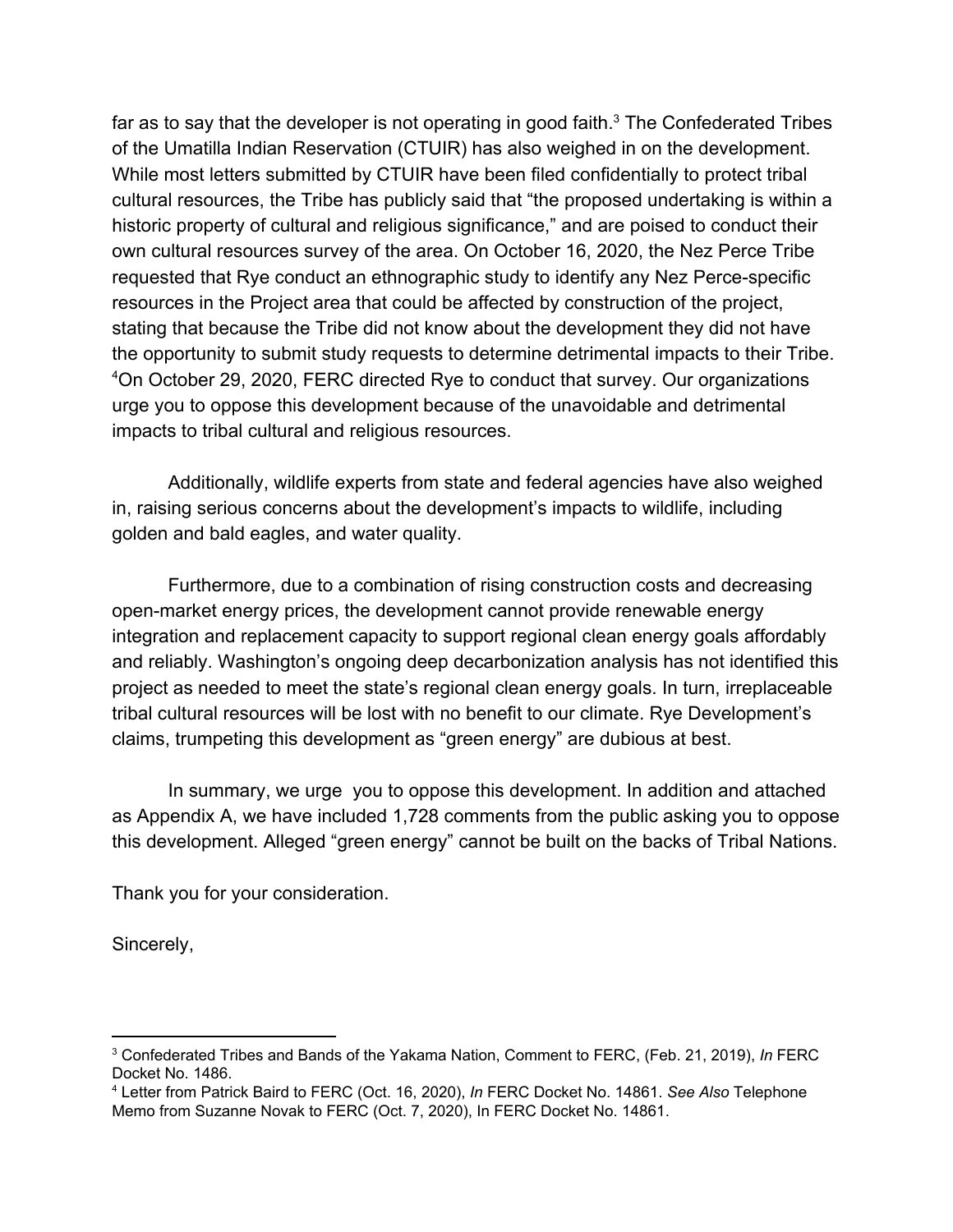

Simone Anter Staff Attorney Columbia Riverkeeper

Margie Van Cleve Sierra Club - Washington State Conservation Chair

Pat Arnold Board Member Friends of the White Salmon

Bob Sallinger Conservation Director Audubon Society of Portland

Carly Brooke Nuclear Weapons Abolition Organizer Dr. Joseph Berkson Board Member Washington Physicians for Social Responsibility

Trish Rolfe Executive Director Center for Environmental Law & Policy

Nina Bell Executive Director Northwest Environmental Advocates

Tarah Heinzen Senior Staff Attorney Food and Water Watch

Jonah Sandford Staff Attorney